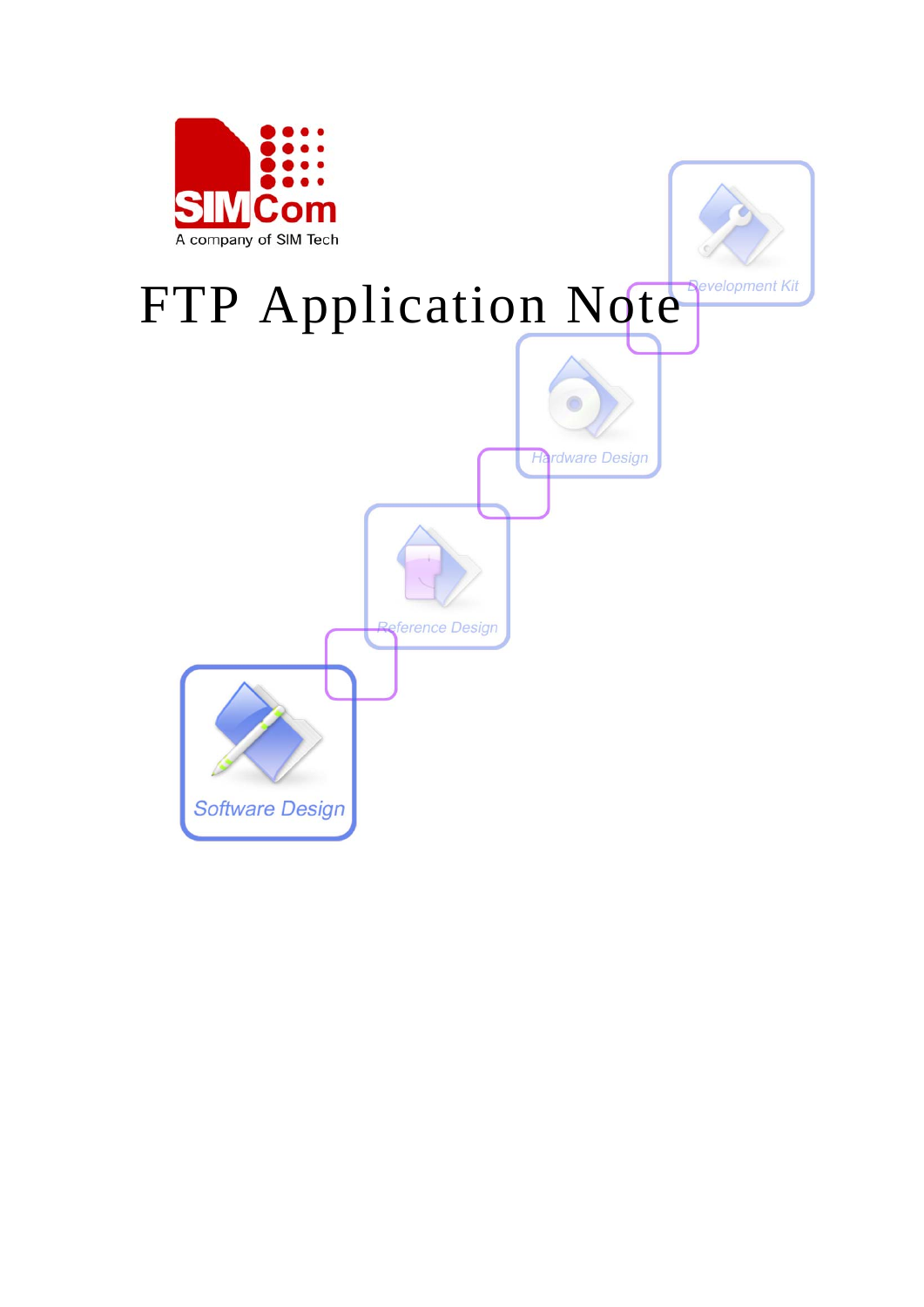| <b>Document Title:</b>                                    | <b>SIM5360 FTP Application Note</b> |  |
|-----------------------------------------------------------|-------------------------------------|--|
| <b>Version:</b>                                           | 0.01                                |  |
| Date:                                                     | 2014-02-21                          |  |
| <b>Status:</b>                                            | Developing                          |  |
| SIM5360_FTP_Application_Note_V0.01<br><b>Document ID:</b> |                                     |  |

#### **General Notes**

Simcom offers this information as a service to its customers, to support application and engineering efforts that use the products designed by Simcom. The information provided is based upon requirements specifically provided to Simcom by the customers. Simcom has not undertaken any independent search for additional relevant information, including any information that may be in the customer's possession. Furthermore, system validation of this product designed by Simcom within a larger electronic system remains the responsibility of the customer or the customer's system integrator. All specifications supplied herein are subject to change.

#### **Copyright**

This document contains proprietary technical information which is the property of SIMCOM Limited., copying of this document and giving it to others and the using or communication of the contents thereof, are forbidden without express authority. Offenders are liable to the payment of damages. All rights reserved in the event of grant of a patent or the registration of a utility model or design. All specification supplied herein are subject to change without notice at any time.

*Copyright © Shanghai SIMCom Wireless Solutions Ltd. 2013*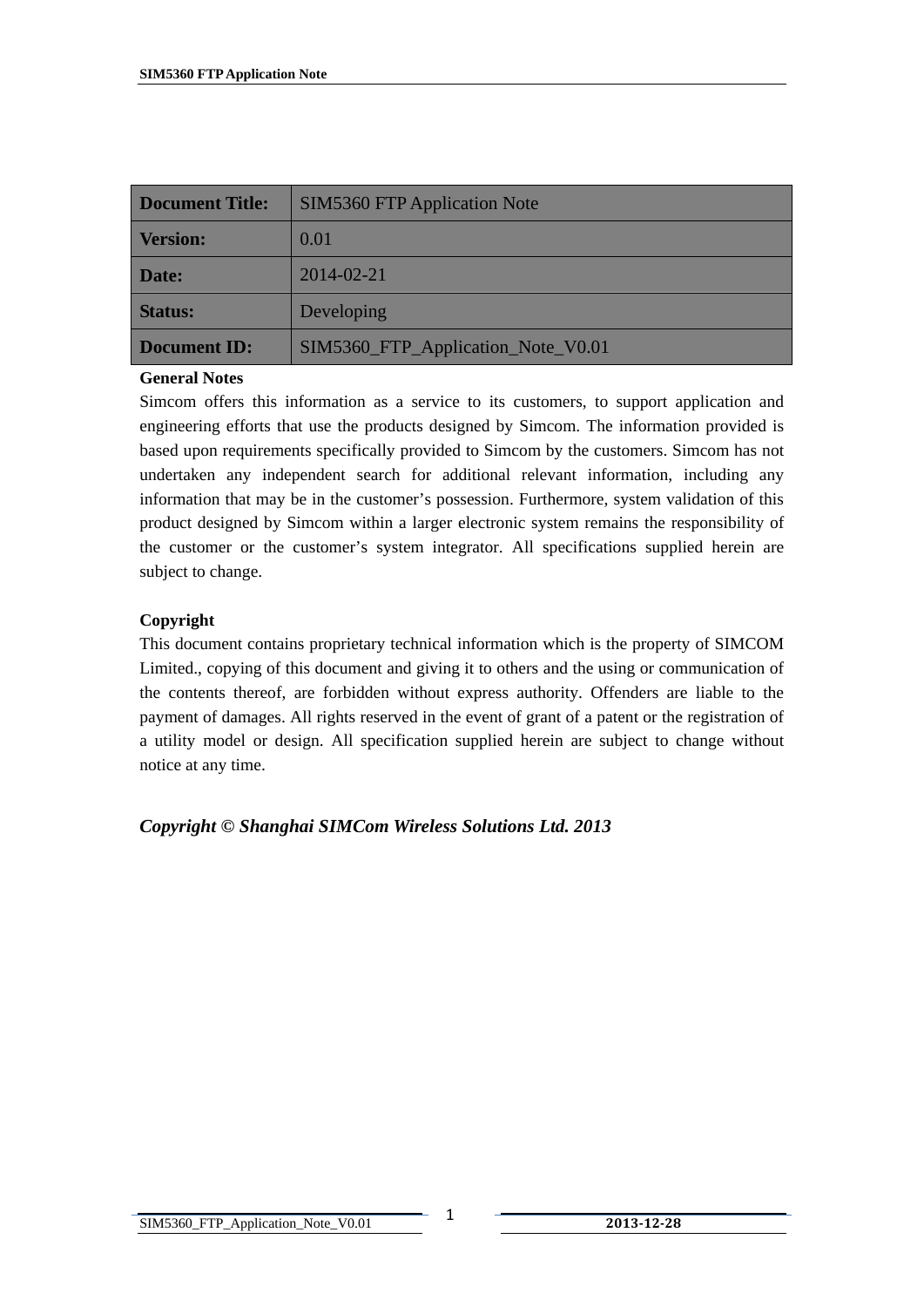# <span id="page-2-0"></span>**Version History**

| <b>Version</b>    | <b>Chapter</b>     | <b>Comments</b> |
|-------------------|--------------------|-----------------|
| V <sub>0.01</sub> | <b>New Version</b> |                 |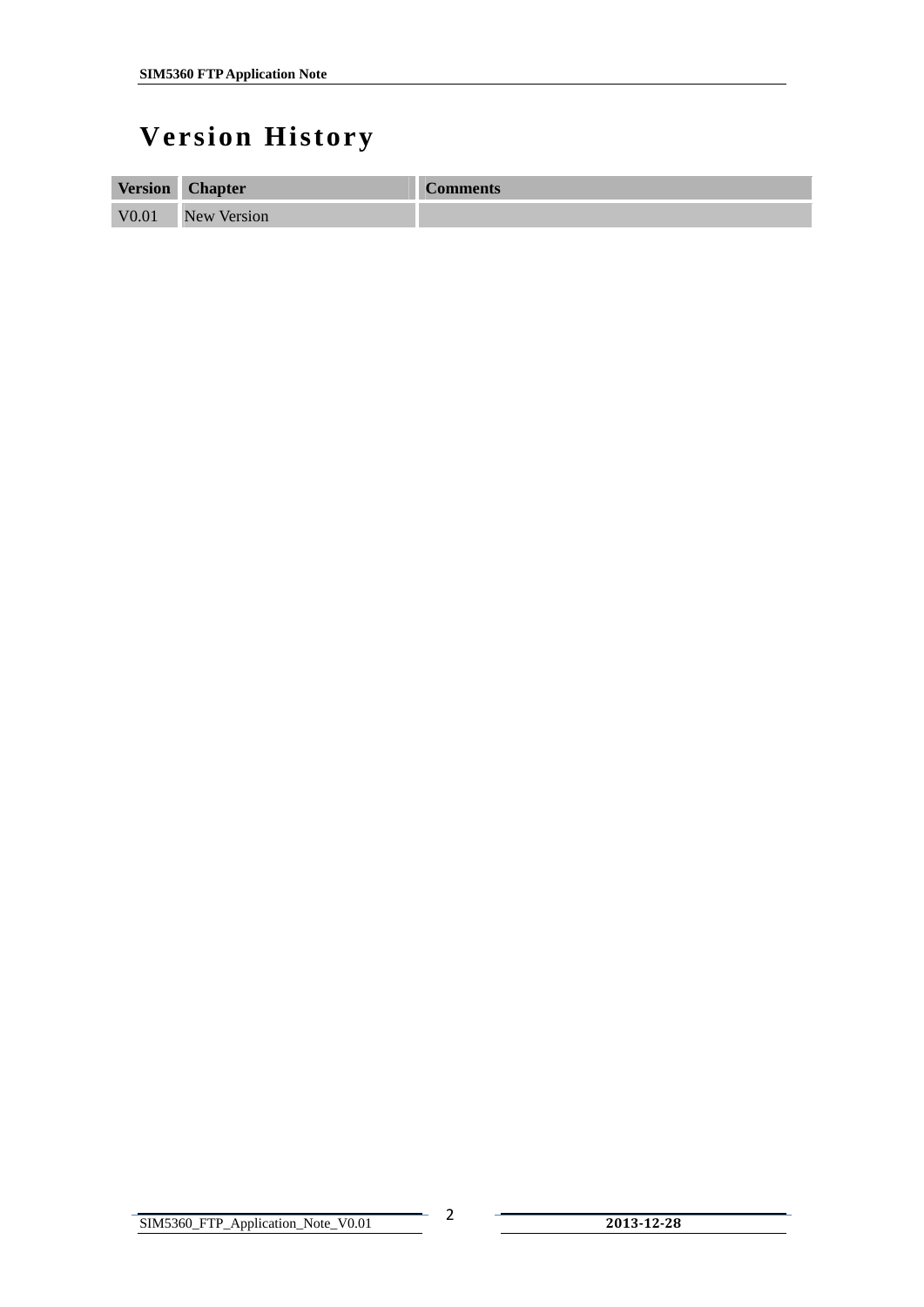# <span id="page-3-0"></span>Contents

| 1. |  |
|----|--|
|    |  |
|    |  |
|    |  |
| 2. |  |
|    |  |
|    |  |
|    |  |
|    |  |
|    |  |
|    |  |
| 3. |  |
|    |  |
|    |  |
|    |  |
|    |  |
|    |  |
| 4. |  |
| 5. |  |
| 6. |  |

 $\mathbf{3}$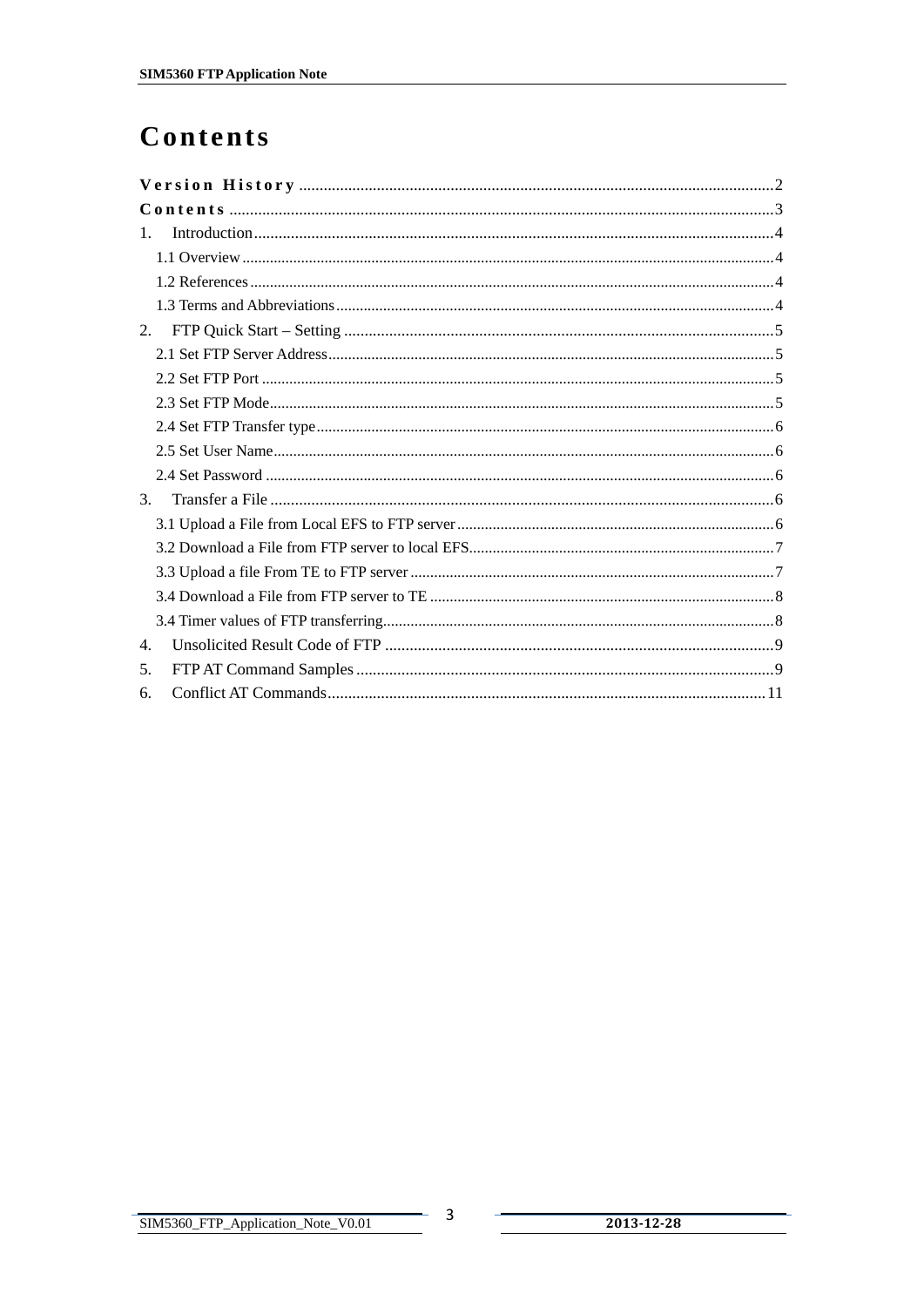# <span id="page-4-0"></span>**1. Introduction**

## **1.1 Overview**

This document gives the usage of SIM52XX FTP functions; user can get useful information about the SIM52XX FTP functions quickly through this document.

The FTP functions are provided in AT command format, and they are designed for customers to design their FTP applications easily. User can access the FTP AT commands through UART/ USB interface which communicates with SIM52XX module.

#### **SIM52XX FTP features:**

- Basic FTP PUT and GET operation.
- Support passive and proactive mode of FTP transfering.
- Support transferring file between external MCU and FTP server
- Support transferring file between internal EFS and FTP server
- Support FTP URL parsing using DNS.

### **1.2 References**

The present document is based on the following documents:

[1] SIMCOM\_SIM5360\_ATC\_EN\_V0.05.doc.

### **1.3 Terms and Abbreviations**

For the purposes of the present document, the following abbreviations apply:

- AT ATtention; the two-character abbreviation is used to start a command line to be sent from TE/DTE to TA/DCE
- EDGE Enhanced Data GSM Environment
- EGPRS Enhanced General Packet Radio Service
- **FTP** File Transfer Protocol
- GPRS General Packet Radio Service
- GSM Global System for Mobile communications
- PIN Personal Identification Number
- TA Terminal Adaptor; e.g. a data card (equal to DCE)
- TE Terminal Equipment; e.g. a computer (equal to DTE)
- UMTS Universal Mobile Telecommunications System
- URC Unsolicited Result Code
- USIM Universal Subscriber Identity Module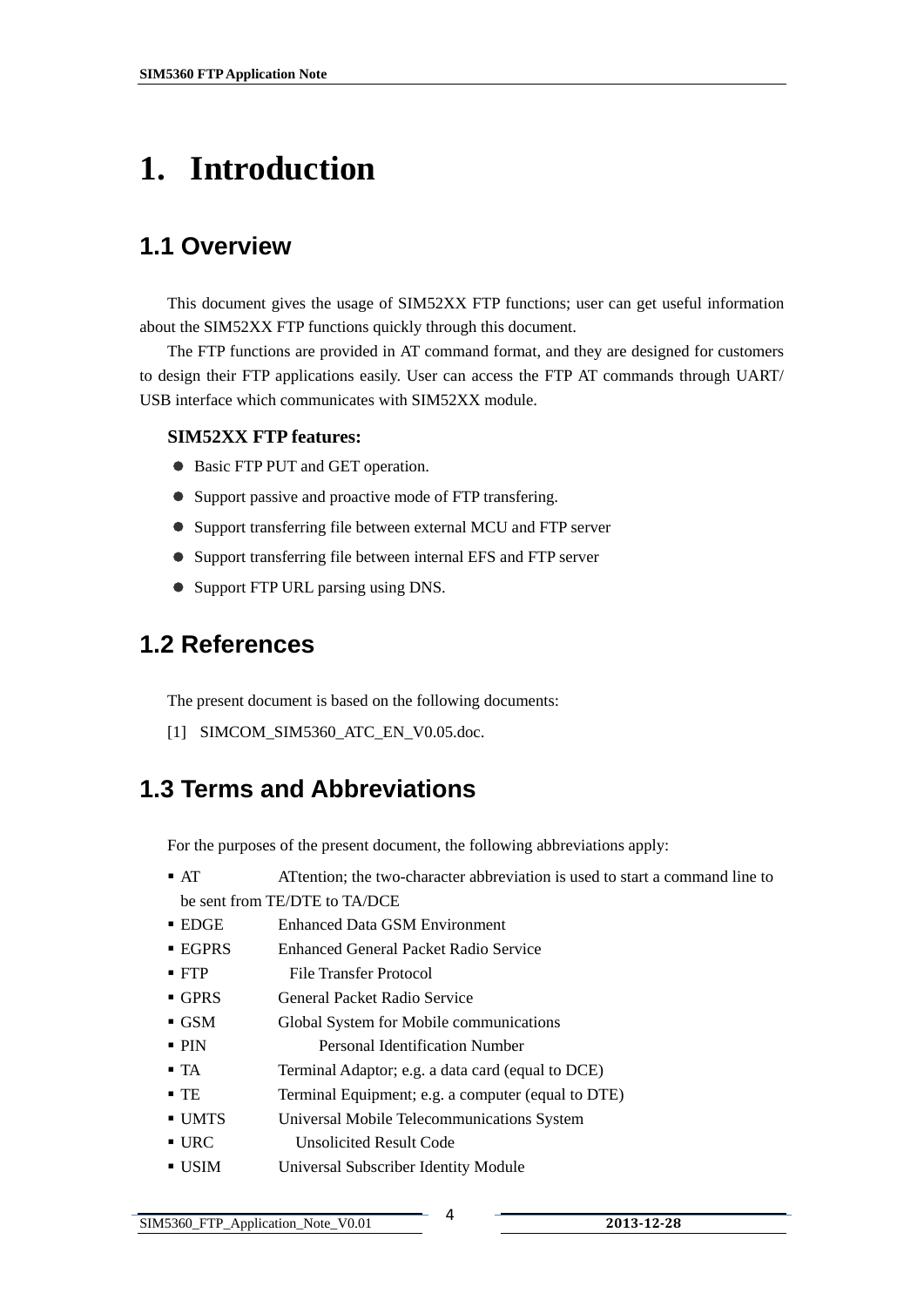<span id="page-5-0"></span>WCDMA Wideband Code Division Multiple Access

# **2. FTP Quick Start – Setting**

The purpose of this section is to help get you start with FTP setting.

### **2.1 Set FTP Server Address**

User can set the FTP address with the domain name or IPv4 address:

◆ Set FTP server address using domain:

*AT+CFTPSERV="ftp.myserver.com"*

Set FTP server address using IPv4 address:

*AT+CFTPSERV="192.168.0.1"*

### **2.2 Set FTP Port**

Usually the default FTP port is 21. If the FTP server listening port is not 21, user should set the port using AT+CFTPPORT command. Following is the FTP port setting example:

*AT+CFTPPORT= 9021* 

### **2.3 Set FTP Mode**

 FTP protocol supports passive and proactive modes, and this can be set using AT+CFTPMODE. If not set, the default mode is proactive mode.

Set passive FTP mode:

*AT+CFTPMODE=1*

Set proactive FTP mode:

*AT+CFTPMODE=0*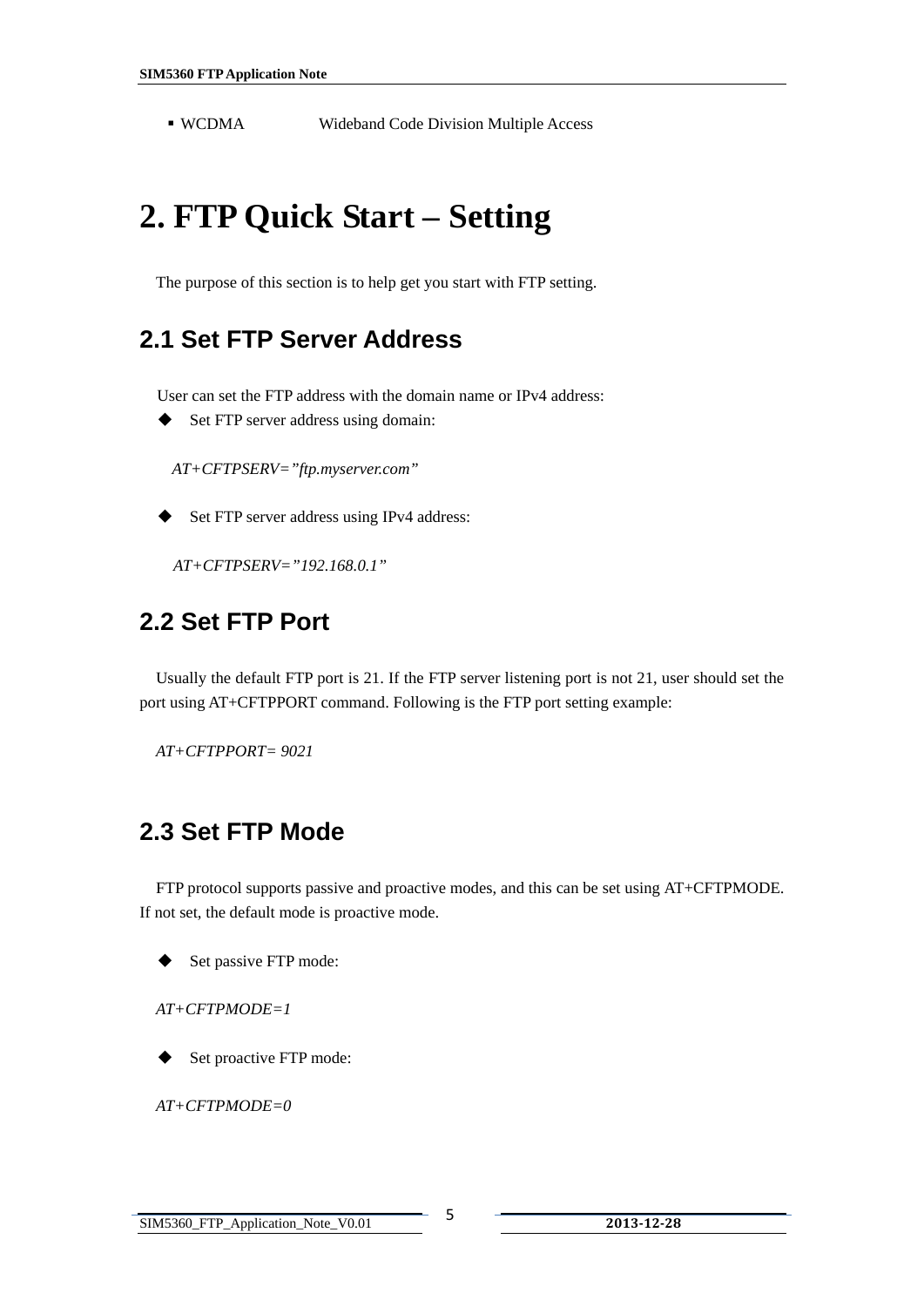# <span id="page-6-0"></span>**2.4 Set FTP Transfer type**

User can set the FTP transfer type to BINARY or ASCII. Following is an example for setting

the FTP transfer type:

Set FTP transfer type with BINARY:

*AT+CFTPTYPE=I*

Set FTP transfer type with ASCII:

*AT+CFTPTYPE=A* 

## **2.5 Set User Name**

User can set the FTP user name using AT+CFTPUN:

*AT+CFTPUN="myname"*

## **2.4 Set Password**

User can set the FTP user name using AT+CFTPPW:

*AT+CFTPPW="mypass"*

# **3. Transfer a File**

## **3.1 Upload a File from Local EFS to FTP server**

 The following command uploads the C:\Picture\test1.txt to FTP server and save it as /pub/mydir/test1.txt:

*AT+CFTPPUTFILE="/pub/mydir/test1.txt", 1* 

When the file name contains non-ASCII characters, user can add {non-ascii} in the beginning of the first parameter of AT+CFTPPUTFILE. Following is also an example for uploading the C:\Picture\test1.txt to FTP server and save it as /pub/mydir/test1.txt:

*AT+CFTPPUTFILE={non-ascii}"2F7075622F6D796469722F74657374312E747874", 1*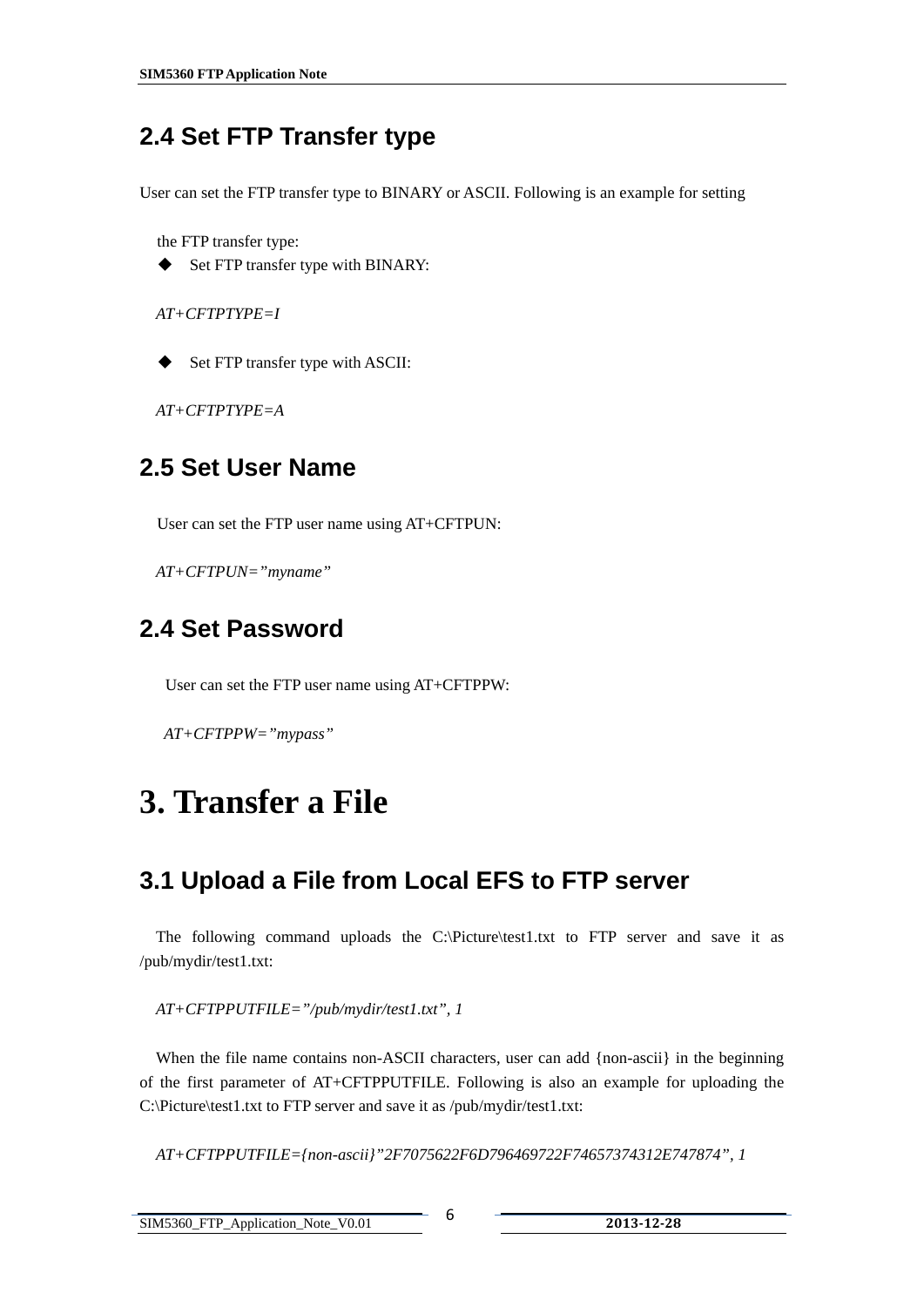## <span id="page-7-0"></span>**3.2 Download a File from FTP server to local EFS**

The following command downloads /pub/mydir/test1.txt from FTP server to local EFS as

C:\Picture\test1.txt:

*AT+CFTPGETFILE="/pub/mydir/test1.txt", 1* 

When the file name contains non-ASCII characters, user can add {non-ascii} in the beginning of the first parameter of AT+CFTPGETFILE. Following is also an example for downloading the /pub/mydir/test1.txt to local EFS as C:\Picture\test1.txt:

*AT+CFTPGETFILE={non-ascii}"2F7075622F6D796469722F74657374312E747874", 1* 

#### **3.3 Upload a file From TE to FTP server**

 The following command uploads data from TE using USBAT or UART port to FTP server and save it as /pub/mydir/test1.txt:

1) TE inputs AT+CFTPPUT command

*AT+CFTPPUT="/pub/mydir/test1.txt"* 

2) Module reports +CFTPPUT: BEGIN to indicate that FTP server has been connected successfully, and TE can input the FTP file data now.

*+CFTPPUT: BEGIN* 

3) TE inputs FTP file data. If the data contains character with decimal value of 03 or 26, the character should be converted to 03 03 or 03 26 which contains two characters. When TE is uploading data, if there is any report like +CME ERROR: or +CFTPPUT: <error> occurs, TE should stop uploading data.

*…* 

4) TE inputs <CTRL+Z> with decimal value 26 to indicate end of the FTP file data.

*<CTRL+Z>* 

5) Module reports OK.

*OK* 

When the file name contains non-ASCII characters, user can add {non-ascii} in the beginning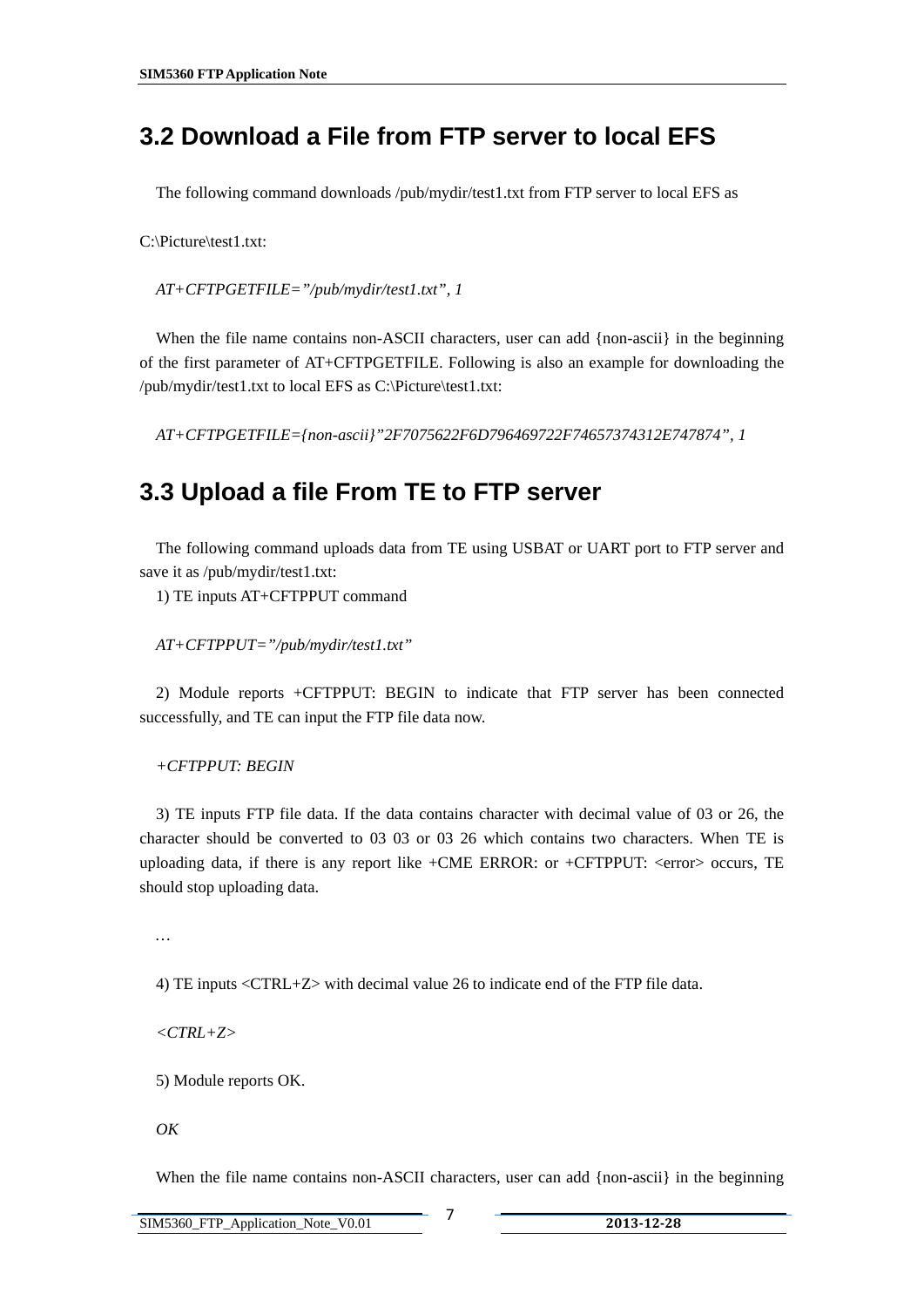<span id="page-8-0"></span>of the first parameter of AT+CFTPPUT. Following is also an example for uploading data from TE using USBAT or UART port to FTP server and save it as /pub/mydir/test1.txt:

*AT+CFTPPUTFILE={non-ascii}"2F7075622F6D796469722F74657374312E747874"* 

### **3.4 Download a File from FTP server to TE**

The following command downloads /pub/mydir/test1.txt from FTP server to TE:

1) TE inputs AT+CFTPGET command

*AT+CFTPGET="/pub/mydir/test1.txt"* 

2) Module reports +CFTPGET: DATA, <len>\r\n<data> to indicate that module has received new packet of data from FTP server. The <len> is the length of <data> part. The <data> part contains the data received from FTP server. This unsolicited result may be reported for multiple times which depends on the real size of the file transferred using FTP.

*+CFTPPUT: DATA, 1024* 

*…* 

*+CFTPPUT: DATA, 1024* 

*…* 

3) Module reports +CFTPGET: <result>

*+CFTPPUT: 0* 

When the file name contains non-ASCII characters, user can add {non-ascii} in the beginning of the first parameter of AT+CFTPGET. Following is also an example for downloading the /pub/mydir/test1.txt to TE:

*AT+CFTPGET={non-ascii}"2F7075622F6D796469722F74657374312E747874"* 

### **3.4 Timer values of FTP transferring**

Following are the timer value setting for FTP transferring:

| Timer                  | Value     |
|------------------------|-----------|
| Socket connect         | 2 minutes |
| FTP login timer        | 3 minutes |
| FTP transferring timer | 3 hours   |
| FTP logout timer       | 2 minutes |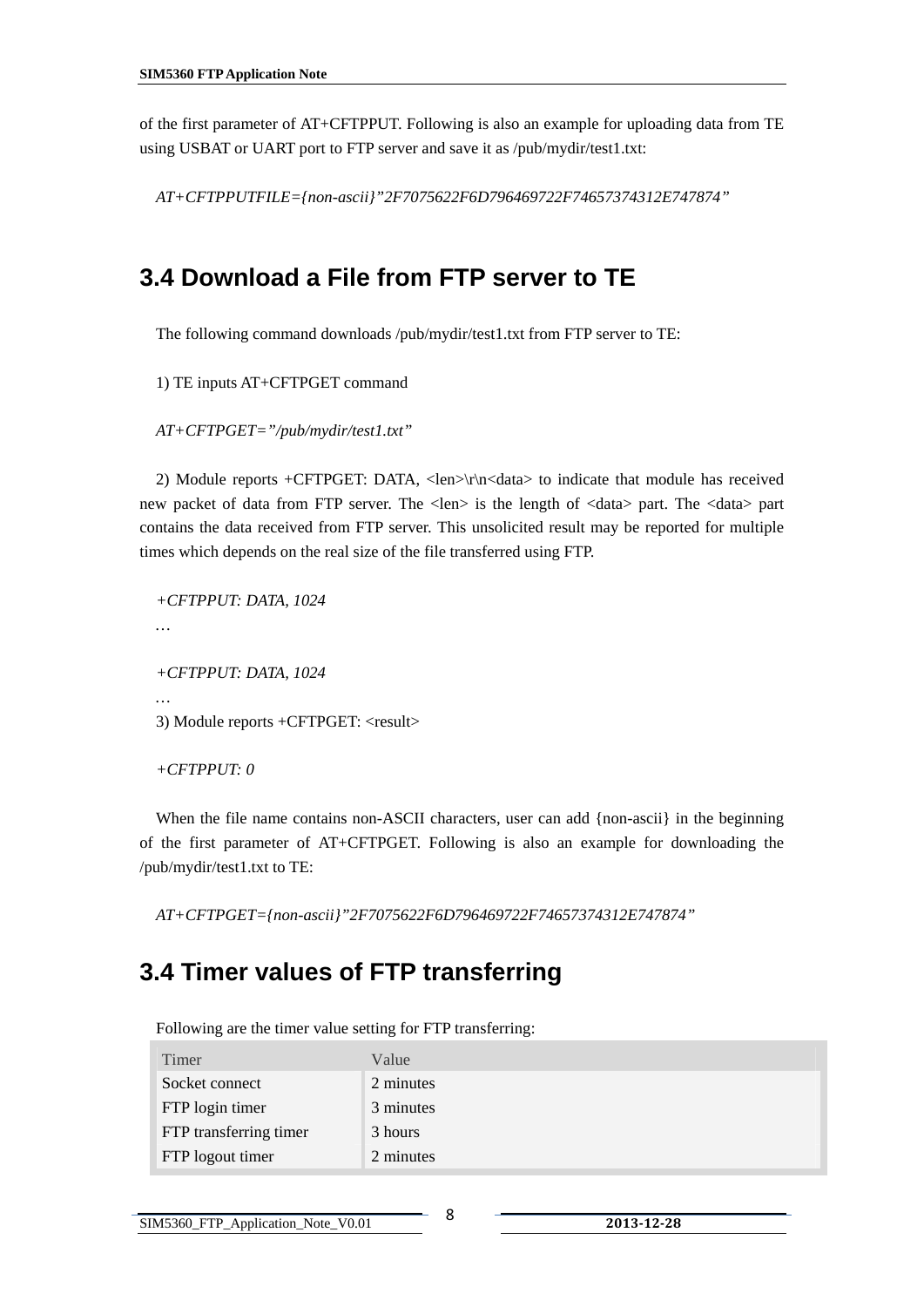# <span id="page-9-0"></span>**4. Unsolicited Result Code of FTP**

| Code of $\langle$ err $\rangle$ | Description                      |
|---------------------------------|----------------------------------|
| 201                             | Unknown error for FTP            |
| 202                             | FTP task is busy                 |
| 203                             | Failed to resolve server address |
| 204                             | FTP timeout                      |
| 205                             | Failed to read file              |
| 206                             | Failed to write file             |
| 207                             | Not allowed in current state     |
| 208                             | Failed to login                  |
| 209                             | Failed to logout                 |
| 210                             | Failed to transfer data          |
| 211                             | FTP command rejected by server   |
| 212                             | Memory error                     |
| 213                             | Invalid parameter                |
| 214                             | Network error                    |

Following is the unsolicited result code of +CFTPPUT, +CFTPPUTFILE, +CFTPGET, +CFTPGETFILE and +CME RROR:

# **5. FTP AT Command Samples**

| <b>Set the parameters</b>                  | <b>Comments</b>                      |
|--------------------------------------------|--------------------------------------|
| AT+CFTPSERVER="ftp.myserver.com"           | Set the FTP server address           |
| OK                                         |                                      |
| $AT+CFTPPORT=21$                           | Set the FTP port                     |
| OK.                                        |                                      |
| $AT+CFTPUN="myname"$                       | Set the user name for the FTP server |
| OK.                                        |                                      |
| $AT+CFTPPW="mypass"$                       | Set the password for the FTP server  |
| OK.                                        |                                      |
| $AT+CFTPMODE=1$                            | Set to use passive mode.             |
| OK.                                        |                                      |
| AT+CFTPTYPE=I                              | Set to use BINARY type to transfer.  |
| OK.                                        |                                      |
| Upload a file from local EFS to FTP server | Comments                             |
| AT+CGSOCKCONT=1,"IP","myapn"<br><b>OK</b>  | Set the PDP context profile.         |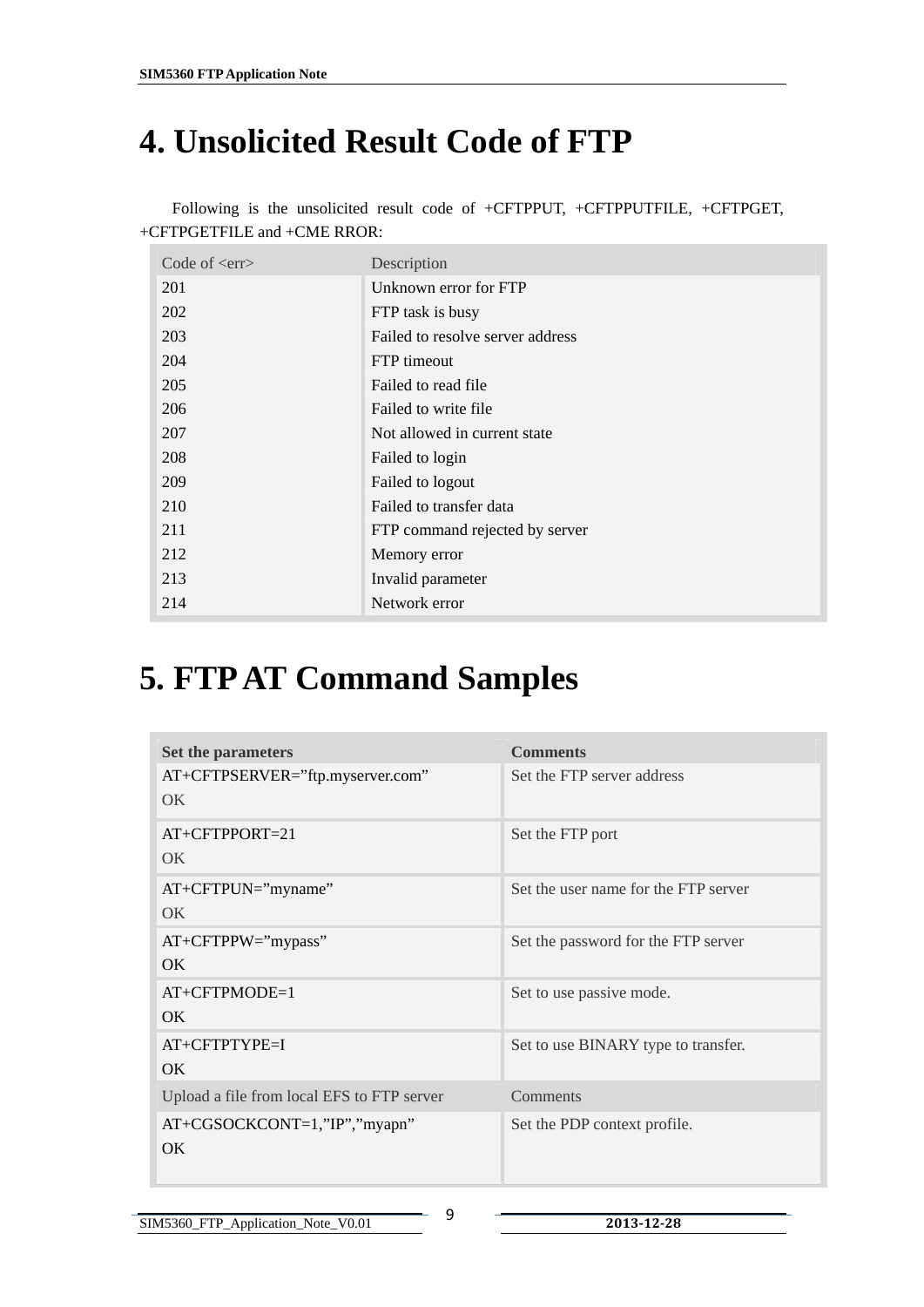| AT+CCFTPPUTFILE="/mydir/test2.jpg", 1<br>OK<br>+CFTPPUTFILE: 0 | Upload the C:\Picture\test2.jpg in EFS to FTP<br>server as /mydir/test2.jpg.<br>The '0' in +CFTPPUTFILE means successful<br>transfer.<br>Other values mean transfer failure. |
|----------------------------------------------------------------|------------------------------------------------------------------------------------------------------------------------------------------------------------------------------|
| Download a file from FTP server to local EFS                   | Comments                                                                                                                                                                     |
| AT+CGSOCKCONT=1,"IP","myapn"<br>OK                             | Set the PDP context profile.                                                                                                                                                 |
| AT+CCFTPGETFILE="/mydir/test2.jpg", 1<br>OK<br>+CFTPGETFILE: 0 | Download /mydir/test2.jpg from FTP server to<br>local EFS as C:\Picture\test2.jpg.<br>The '0' in +CFTPGETFILE means successful<br>transfer.                                  |
|                                                                | Other values mean transfer failure.                                                                                                                                          |
| Upload a file from TE to FTP server                            | Comments                                                                                                                                                                     |
| AT+CGSOCKCONT=1,"IP","myapn"<br>OK                             | Set the PDP context profile.                                                                                                                                                 |
| AT+CCFTPPUT="/mydir/test2.jpg"<br>+CFTPPUT: BEGIN              | Upload data from TE to FTP server as<br>/mydir/test2.jpg.                                                                                                                    |
| .<br>$<$ CTRL+Z $>$<br>OK                                      |                                                                                                                                                                              |
| Download a file from FTP server to TE                          | Comments                                                                                                                                                                     |
| AT+CGSOCKCONT=1,"IP","myapn"<br>OK                             | Set the PDP context profile.                                                                                                                                                 |
| AT+CCFTPGET="/mydir/test2.jpg"<br>OK.                          | Download /mydir/test2.jpg from FTP server to<br>TE.                                                                                                                          |
| +CFTPGET: DATA, 1024                                           | Every time when module receives data from<br>FTP server, the +CFTPGET: DATA result will                                                                                      |
| +CFTPGET:DATA, 1024                                            | be reported.                                                                                                                                                                 |
|                                                                |                                                                                                                                                                              |
| +CFTPGETFILE: 0                                                |                                                                                                                                                                              |
|                                                                | The '0' in +CFTPGETFILE means successful<br>transfer.                                                                                                                        |
|                                                                | Other values mean transfer failure.                                                                                                                                          |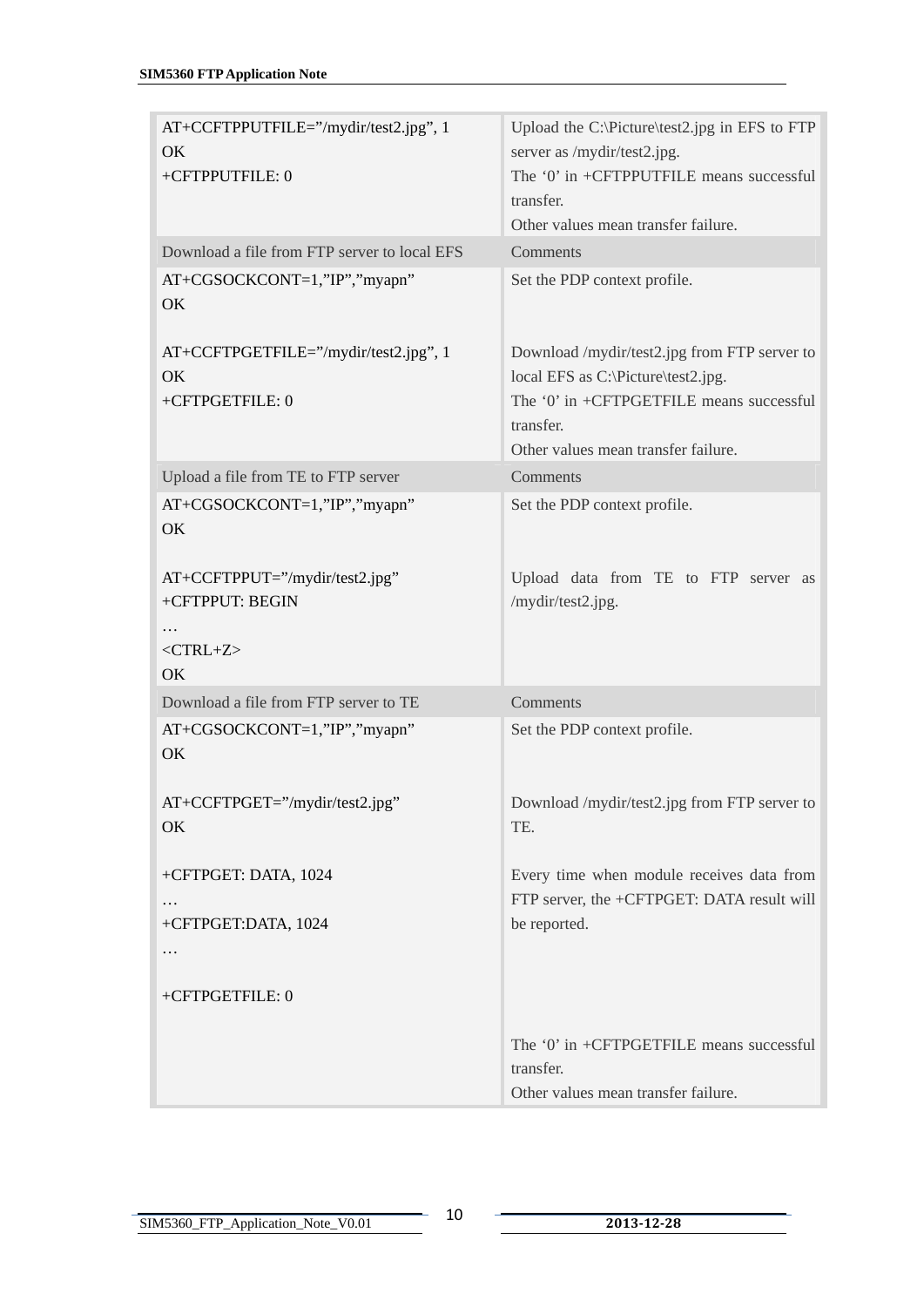# <span id="page-11-0"></span>**6. Conflict AT Commands**

Following AT commands cannot be used with FTP AT commands together:

- $\bullet$  TCP/IP Related AT Commands.
- $\bullet$  MMS AT Commands
- GPS AT Commands